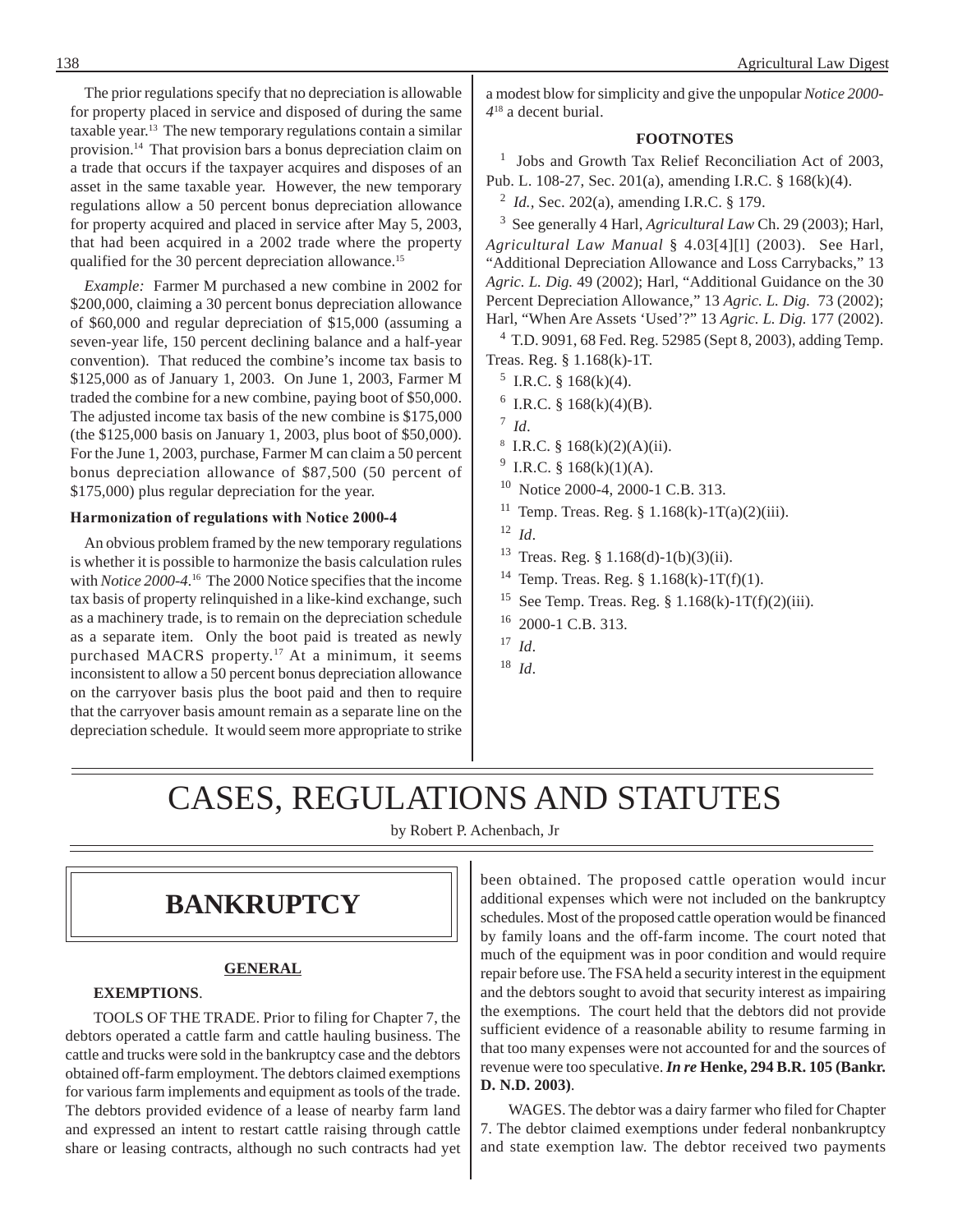postpetition, one for milk produced pre-petition and one as a federal subsidy for lower milk prices. The debtor claimed both payments as exempt under Vt. Stat. tit. 12, § 3170(b)(1) to the extent of 75 percent of the payments. The court held that the Vermont statute applied only to judgment debtors and garnishment by a judgment creditor. *In re* **Riendeau, 293 B.R. 832 (D. Vt. 2003)**.

### **FEDERAL TAX**

**PLAN**. The debtors' Chapter 13 plan in a footnote provided that interest and penalties on the allowed tax claim were to be treated as general unsecured claims. The plan was confirmed without objection and the debtors sought a ruling that the interest and penalties were discharged. Except for the possible res judicata effect of the plan, the interest and penalties were not dischargeable. The court held that the plan provision would not be given preclusive effect because it was not in accordance with bankruptcy law and was not given extraordinary notice in the plan sufficient to place the IRS on notice that a provision was included which violated general bankruptcy law. *In re* **Luarks, 2003-2 U.S. Tax Cas. (CCH) ¶ 50,646 (Bankr. D. Kan. 2003)**.

## **CONTRACTS**

**HEDGE-TO-ARRIVE CONTRACTS.** The plaintiffs had entered into hedge-to-arrive contracts with the defendant grain elevator. The plaintiffs were farmers who decided to roll over their HTA contracts several times until the defendant elevators were forced to seek margin payments from the plaintiffs. The plaintiffs sued for breach of contract by the elevators and breach of fiduciary duty by the agents who sold the contracts. The plaintiffs alleged that the futures commission merchant was ultimately responsible for the misrepresentations of the selling agents and elevator as the principal for the selling agents and elevator. The appellate court upheld a jury verdict against the elevator on the breach of contract and breach of fiduciary duty, awarding compensatory and punitive damages. The court held that the plaintiffs' reliance on the expertise and knowledge of the cooperative's employees as to the HTAs gave rise to a fiduciary duty and that punitive damages were allowable where a jury could find that the breach was accompanied by fraudulent or tortious activity. The court held that there was sufficient evidence of a control relationship between the futures commission agent and the sellers of the HTAs to raise a jury question as to whether the sellers were acting as agents of the futures commission agent and make the futures commission agent liable for the breach of contract damages. Finally, the court reversed a summary judgment against the plaintiffs' claims of violations of the Commodities Exchange Act (CEA) by the futures commission merchant. The court held that, because the merchant also sold futures contracts to the plaintiffs as part of the HTA schemes, the actions of the merchant were covered by the CEA. **Asa-Brandt, Inc. v. ADM Investor Services, Inc., No. 02-2373 (8th Cir. 2003)**.

## **FEDERAL AGRICULTURAL PROGRAMS**

**BEGINNING FARMER PROGRAMS**. The FSA has announced the availability of funding to implement the Beginning Farmer and Rancher Land Contract Guarantee Pilot Program as required by Section 310F of the Consolidated Farm and Rural Development Act. This section directs the Secretary to establish a pilot program to provide guarantees of loans made by private sellers of a farm or ranch on a contract land sale basis to qualified beginning farmers or ranchers. The announcement describes the eligibility and application requirements for the pilot program and the criteria that the Farm Service Agency (FSA) will consider in evaluating requests for guarantees under the program. The notice also describes actions that FSA will take if a buyer fails to pay on the contract. **68 Fed. Reg. 52557 (Sept. 4, 2003)**.

**FARM LOANS**. The plaintiff was married to a farmer who obtained loans from the FSA. The plaintiff signed the loan agreements but did not participate in the farm operation or payment of the loans. The loans were secured by farm property owned by the plaintiff and spouse as tenants by the entireties. The spouse defaulted on the loans and filed for bankruptcy in which the spouse's share of the loans was reduced to the fair market value of the property. The plaintiff did not participate in the bankruptcy. Eight years later, the FSA decided that the plaintiff's share of the loans was not altered by the bankruptcy and sought payment from the plaintiff and foreclosure against the property. The plaintiff argued that the plaintiff should not be liable for the loans because the plaintiff did not participate in the farm, and the FSA should be estopped from seeking payment from the plaintiff because the eight year delay and because the FSA did not provide the same notice to the plaintiff as was provided to the spouse. The court held that the plaintiff did not sign the loan agreements as a mere accommodation because the plaintiff received a benefit from signing in that the money was used to retain the farm property. The court also held that the FSA was a joint creditor and could proceed against one owner of a property held as tenants by the entireties. The court held that the FSA was not estopped from seeking payment from the plaintiff and foreclosure because the doctrine of laches did not apply against an agency of the United States and there was no unreasonable delay. **Baker v. Veneman, 256 F. Supp.2d 999 (E.D. Mo. 2003)**.

**PERISHABLE AGRICULTURAL COMMODITIES ACT.** The plaintiff was a producer/seller of tomatoes and sold tomatoes under contract to the defendant. The defendant had bribed USDA inspectors to improperly downgrade the quality of the produce inspected for the defendant. The defendant rejected several lots of tomatoes based on the false inspections and the plaintiff agreed to a lower price for the shipments. The inspectors and an employee of the defendant were arrested and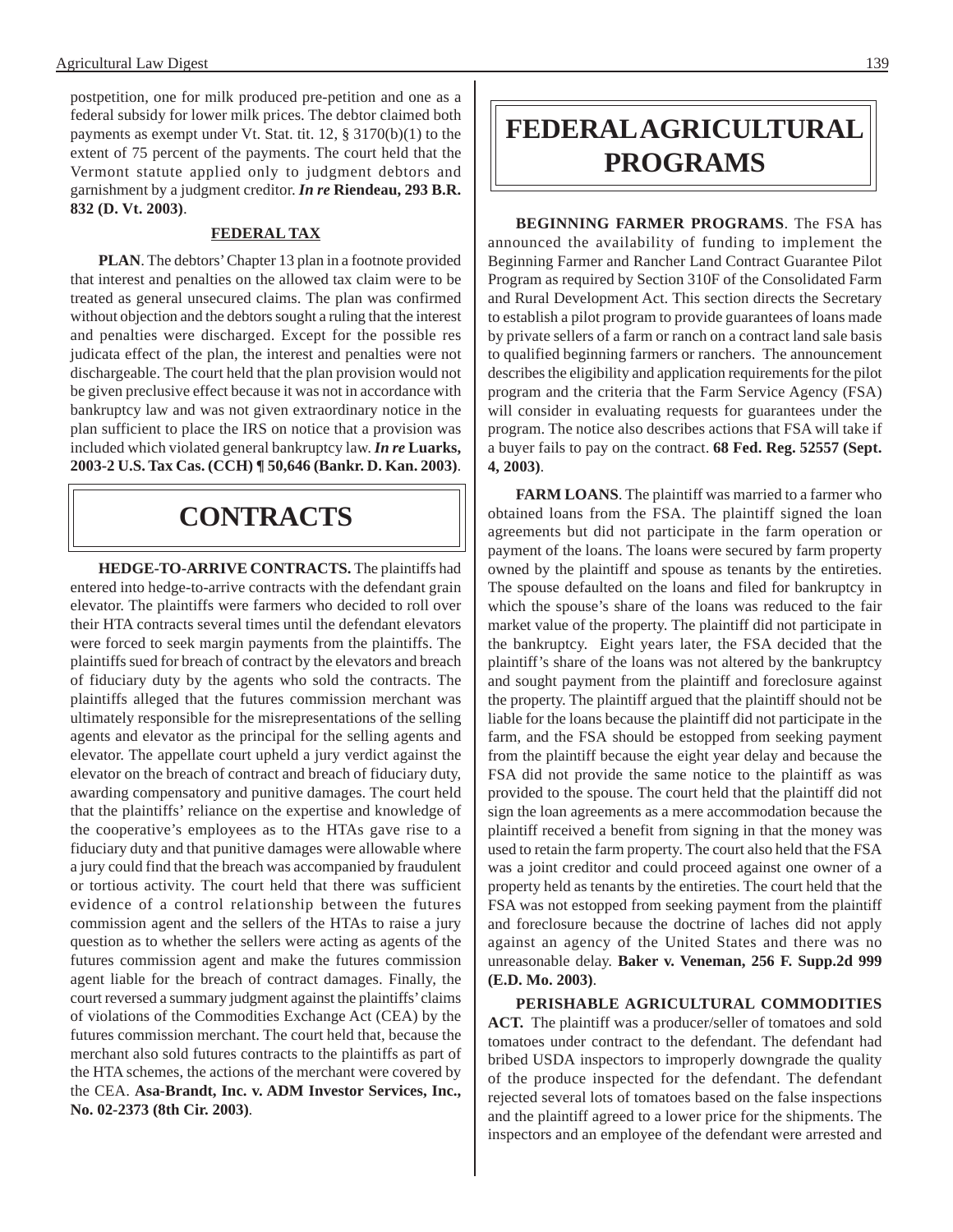convicted of bribery but none of the cases involved the inspections of the plaintiff's shipments. The plaintiff filed a reparations claim under PACA to recover the price adjustments agreed to after the false inspections. The USDA and District Court held that the price adjustment agreements were void under the doctrine of mutual mistake because of the misrepresentations of the defendant as to the integrity of the inspection process. **Koam Produce, Inc. v. DiMare Homestead, Inc., 329 F.3d 123 (2d Cir. 2003),** *aff'g***, 213 F. Supp.2d 314 (S.D. N.Y. 2002)**.

**WETLANDS**. The plaintiff owned a farm and applied to the county for a permit to allow development of the property as tilled farmland. The federal definition of wetland is any property consisting of hydric soils, wetland hydrology, and hydrophytic vegetation. See 16 U.S.C. § 3801 (a)(18). However, the county's land use ordinance defines wetland as any property containing hydric soils, wetland hydrology, or hydrophytic vegetation. See County of San Diego RPO Art. II, P 16. The plaintiffs argued that the federal definition preempted the county definition of wetland. The court held that the federal definition of wetlands did not preempt the county ordinance because there was no specific intent by Congress to preempt local law. The court noted that the federal definition was part of a spending program as an effort by Congress to limit eligibility for federal farm programs and not a general prohibition of development of wetlands. **Citizens For Honesty and Integrity in Regional Planning v. County of San Diego, 258 F. Supp.2d 1132 (S.D. Calif. 2003)**.

## **FEDERAL ESTATE AND GIFT TAXATION**

**INCOME IN RESPECT OF DECEDENT**. The decedent's estate included an IRA, undistributed IRA funds for the year of the decedent's death, and proceeds from HH savings bonds. All of these funds were to be distributed to three charities. The IRS ruled that the IRA funds, except to the extent of any nondeductible contributions, and the proceeds of the HH bonds were income in respect of decedent and the estate was eligible for a charitable deduction to the extent these funds were passed to the charities. **Ltr. Rul. 200336020, June 3, 2003**.

**MARITAL DEDUCTION**. The decedent's will bequeathed so much of the estate property to an inter vivos trust for the surviving spouse so as to reduce the estate tax to zero. Before death, the decedent had transferred the residence to the marital trust; however, the transfer failed to include a separate parcel in the legal description of the property. The estate filed Form 706 with an election on Schedule M for 100 percent of the marital trust property to be QTIP. The second parcel was discovered after the filing of the estate tax return. The estate sought an extension of time to file a QTIP election for the second parcel of property. The IRS ruled that an extension was not necessary because the second parcel passed under the will to the marital trust and the Schedule M election covered all of the property which passed to the trust. **Ltr. Rul. 200336014, May 30, 2003**.

**VALUATION**. The taxpayer and daughter formed a family limited partnership funded with marketable securities and real estate which belonged to the taxpayer. The taxpayer and daughter received limited and general partnership interests in proportion to the value of the assets contributed. The taxpayer initially gifted a majority of the limited partnership interest to the daughter as trustee of a trust for heirs and small interests to four grandchildren. The taxpayer then gifted the remaining limited partnership interest to the daughter personally. The taxpayer filed a gift tax return but the IRS rejected the valuation of the gifts. The parties agreed to value the partnership interests using the net asset values but disagreed on the applicable discount for lack of marketability and minority interest. The court held that an 8.5 percent minority discount for the securities and a 19 percent minority interest discount for the real estate would be allowed, producing an overall 15 percent discount for the minority partnership interests. The court also allowed a 24 percent discount for lack of marketability. **Lappo v. Comm'r, T.C. Memo. 2003-258**.

## **FEDERAL INCOME TAXATION**

**CAPITAL EXPENSES**. The taxpayers leased a store in a shopping mall. The taxpayers had to make substantial improvements in order to use the space for a bakery, including ceilings, walls and floors; ventilation systems, utility systems, safety and handicapped facilities; and general remodeling of the space. The improvements, except bakery equipment were to become the property of the landlord upon installation. The lease abated the rent for the first six months. The taxpayers claimed that the cost of the improvements was offset as rent payments. However, the six months of rent totaled only \$18,000 and the remodeling expenses exceeded \$127,000. The court held that the remodeling expenses were capital expenses except to the extent of the value of the six months of free rent. The taxpayers were not allowed an expense method depreciation deduction because no election was made on the original returns. **McGrath v. Comm'r, No. 03-60273 (5th Cir. Sept. 9, 2003),** *aff'g***, T.C. Memo. 2002-231**.

#### **CORPORATIONS**

WORTHLESS STOCK. The taxpayer had invested in a corporation which eventually was terminated after losing several lawsuits. The taxpayer argued that the taxpayer's stock in the corporation became worthless in 1989 when several court actions in the cases indicated that the stock was worthless. However, the court noted that the court actions in 1989 did not resolve all of the lawsuits and that some value remained until 1993 when the final lawsuit was resolved against the corporation. The court held that the loss on the stock could not be claimed as a deduction until 1993. *In re* **Steffen, 294 B.R. 388 (Bankr. M.D. Fla. 2003)**.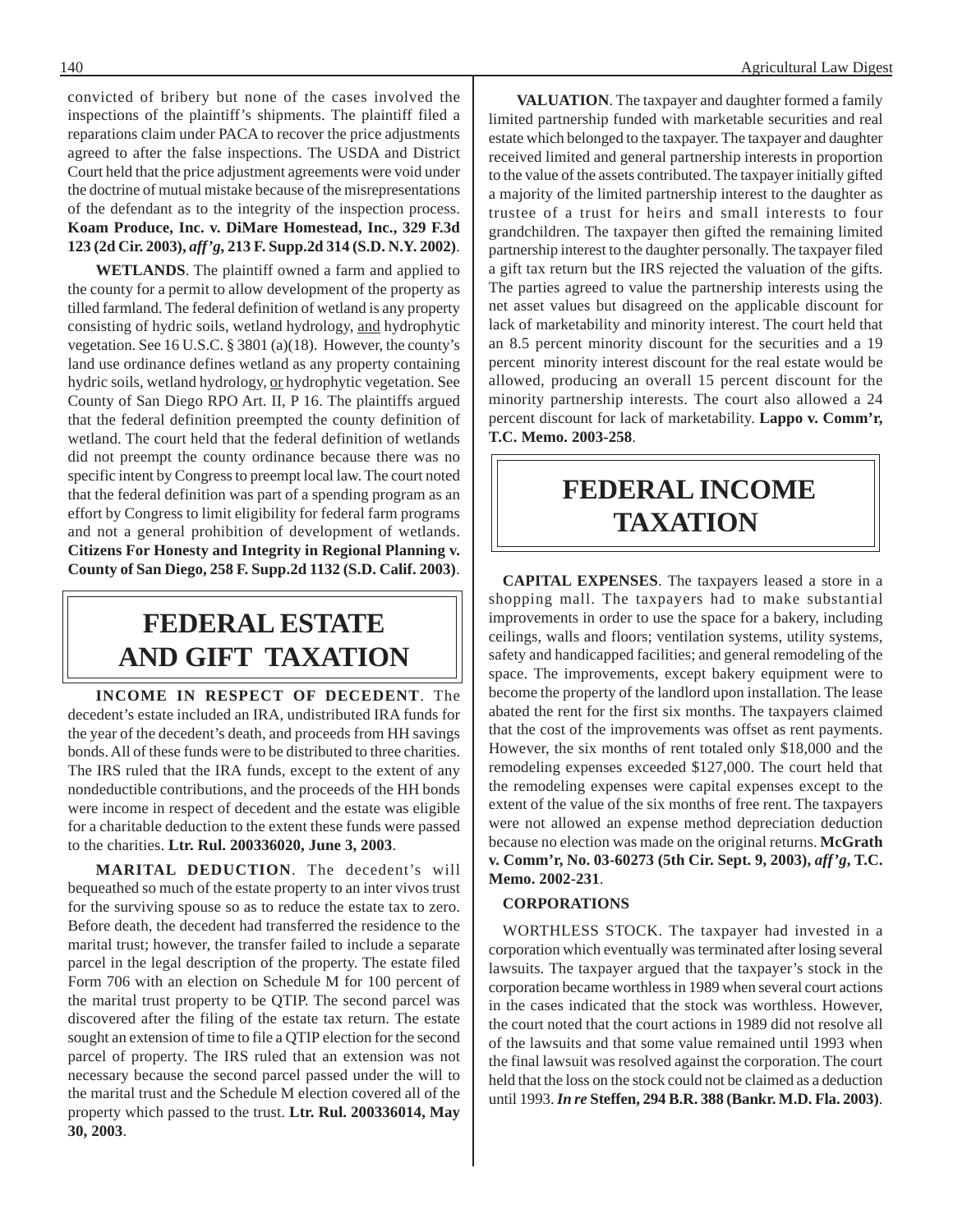**COURT AWARDS AND SETTLEMENTS**. The taxpayer had been employed as a loan officer in a bank but was forced to leave when the taxpayer refused to divulge confidential information about clients. The taxpayer sued the bank for intentional interference with contract and economic expectations for wrongful discharge from employment. The parties eventually reached a settlement which included punitive damages and payment directly to the taxpayer's attorneys. The taxpayer argued that the compensatory damages, the portion of the settlement paid to the attorneys and the punitive damages were excludible from income. The Tax Court acknowledged that the taxpayer's lawsuit was based on tort but held that the settlement proceeds and punitive damages were included in income because the tort was not based on personal injuries. Although acknowledging a split of authority on the issue, the Tax Court also held that the settlement proceeds paid directly to the taxpayer's attorney were included in income. The appellate court affirmed on the issue of the settlement proceeds paid to the taxpayer but reversed on the issue of the taxability of the attorney fee portion of the settlement, holding that, under Oregon law, the attorney's had sufficient property rights in the fees to remove them from the taxpayer's taxable income. **Banaitis v. Comm'r, 2003-2 U.S. Tax Cas. (CCH) ¶ 50,638 (9th Cir. 2003),** *aff'g in part and rev'g in part***, T.C. Memo. 2002-5**.

**DISASTER LOSSES**. On August 23, 2003, the President determined that certain areas in Pennsylvania were eligible for assistance under the Disaster Relief and Emergency Assistance Act, 42 U.S.C. § 5121, as a result of severe storms, tornadoes and flooding that began on July 21, 2003. **FEMA-1485-DR**. On August 23, 2003, the President determined that certain areas in New York were eligible for assistance under the Act as a result of a state wide power outage that began on August 14, 2003. **FEMA-3186-EM**. Accordingly**,** taxpayers who sustained losses attributable to the disaster may deduct the losses on their 2002 federal income tax returns.

**DISCHARGE OF INDEBTEDNESS**. The taxpayer agreed to purchase property from a seller. The taxpayer borrowed money from a third party creditor for portion of the purchase price and the seller took a promissory note for the remaining portion. The seller agreed to not enforce payments on the seller's note until the loan from the third party was paid. The taxpayer became delinquent on both loans and the seller stopped requiring payments on the seller's note. Under a settlement, the seller forgave the seller's note. The taxpayer was insolvent at the time of the forgiveness of the note. The IRS ruled that the forgiveness of the seller's note was a purchase price adjustment and the discharge of income was not included in taxable income. **Ltr. Rul. 200336032, June 10, 2003**.

**EDUCATORS' EXPENSES**. The IRS has issued a reminder to elementary and secondary school teachers of the up to \$250 deduction from adjusted gross income for classroom supplies. The IRS noted that the deduction expires after 2003. More information is available as Tax Topic 458 on the IRS

Tele-Tax system toll-free at 1-800-829-4477 or on the IRS Web site at www.irs.gov. **IR-2003-106**.

**EMPLOYEE**. The taxpayer was a lawyer who operated a sole practitioner law practice. The taxpayer hired two persons to provide secretarial and paralegal services for the office. The court held that the persons were employees because (1) the taxpayer had control over the work to be performed; (2) the taxpayer provided the equipment and office to perform the work; (3) the income from the work was fixed by the hourly wage provided; (4) the taxpayer had the right to fire the persons at any time; (5) the persons performed services integral to the taxpayer's business; (6) the persons did not perform temporary work; and (7) the taxpayer did not follow consistent procedures in treating the persons as independent contractors in that the taxpayer did not secure an employer identification number and did not file Forms 1099-MISC. In addition, the court noted that the taxpayer attempted to conceal the true nature of the relationship by not claiming a deduction on Schedule C for secretarial services but merely subtracted the wages as "negative income." **Kumpel v. Comm'r, T.C. Memo. 2003- 265**.

**EMPLOYEE BENEFITS**. The IRS has issued a revenue ruling that over-the-counter drugs can be paid for with pre-tax dollars through health care flexible spending accounts (FSAs). The guidance clarifies that employer reimbursements of employee health expenses that are nonprescription drugs, including reimbursements through health FSAs and Health Reimbursement Arrangements (HRAs), are excluded from income like other employer reimbursements of employee health expenses. **Rev. Rul. 2003-102, I.R.B. 2003-38**.

The taxpayer suffered a coronary artery spasm and was declared permanently disabled under the taxpayer's employee disability plan. The plan defined a permanent disability as an "inability or incapacity of an Employee to perform any significant portion of the Employee's duties for or on behalf of the company..." I.R.C. § 105(c) provides that gross income does not include amounts that (1) constitute payment for the permanent loss or loss of use of a member or function of the body, or the permanent disfigurement of the taxpayer, and (2) are computed with reference to the nature of the injury without regard to the period the employee is absent from work. In a Chief Counsel Advice letter, the IRS ruled that, because the plan defined disability in terms of a condition that renders the participant incapable of satisfactorily performing the duties with the employer and not in terms of the loss of a body member or loss of a function of the body, Section 105(c) was not satisfied and any payments under the plan were included in the taxpayer's taxable income. The IRS cited *Watts v. U.S., 703 F.2d 346 (9th Cir. 1983)* (disability payments for hypertension taxable); *Hines v.Comm'r*, 72 T.C. 715 (1981) (disability payments for damaged heart taxable); *King v. Comm'r, T.C. Memo 1996-52* (same). The IRS also ruled that the plan payments did not meet the Section 105(c) requirements because the payments were not adjusted for the severity of the injury. **CCA Ltr. Rul. 20036033, June 6, 2003**.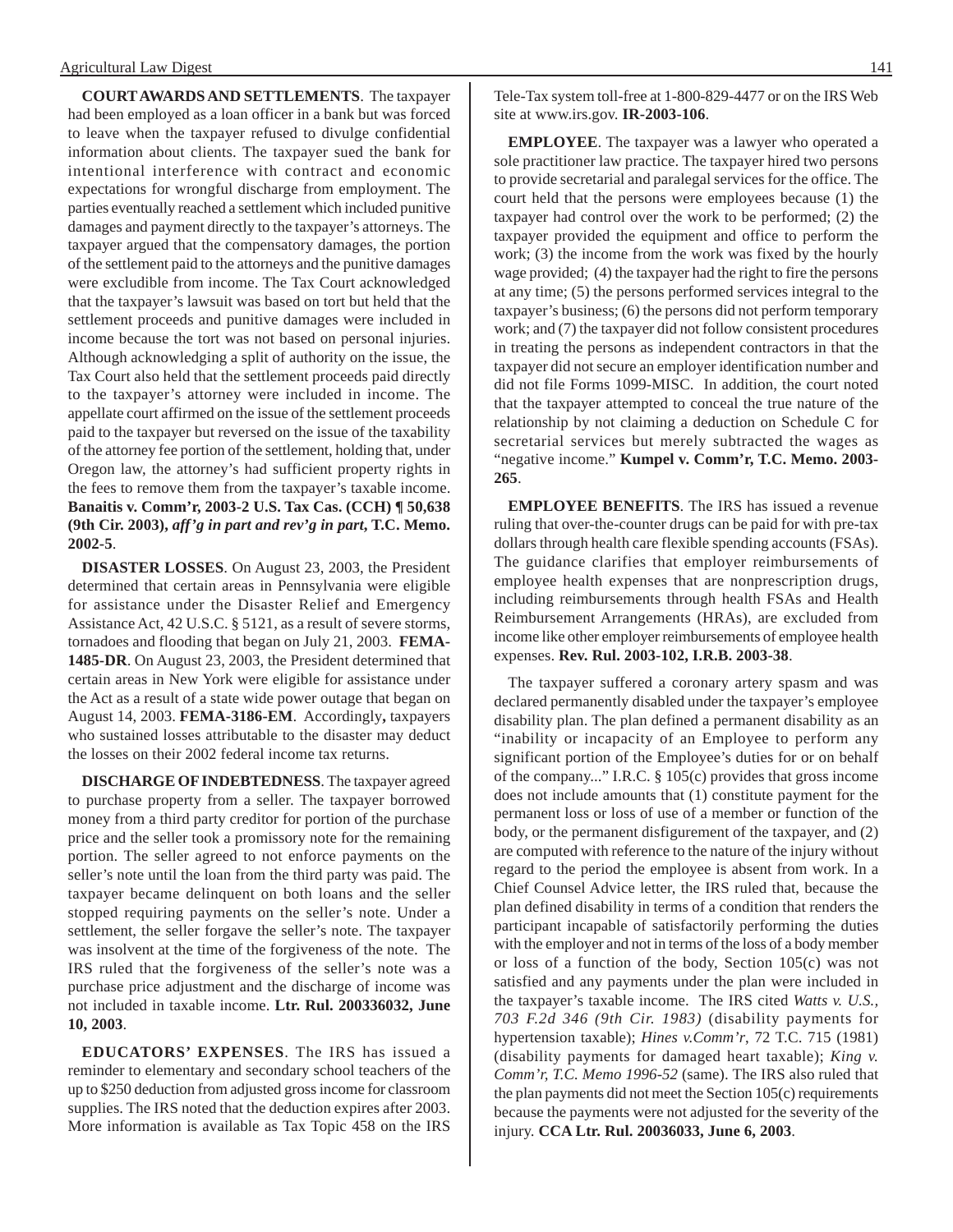**HOBBY LOSSES**. The taxpayer was employed full-time as a paralegal and operated a fish camp on a lake. The taxpayer also raised horses which were stabled and trained about 265 miles from the taxpayer's residence. The court held that the horse breeding activity was not operated with an intent to make a profit because (1) the taxpayer did not keep records sufficient to analyze the profitability of the activity or to make informed business decisions; (2) although the taxpayer consulted some experts, there was no evidence that the taxpayer made any use of the advice to make the operation profitable; (3) the taxpayer spent only spare time on the activity and had two other employment activities; (4) the activity had a history of only losses; (5) the taxpayer had no history of making a business profitable, including the fish camp which also had only losses; and (6) the taxpayer had income from other sources which was offset by the horse breeding activity losses. **Howard v. Comm'r, T.C. Summary Op. 2003-124**.

**PENSION PLANS**. For plans beginning in September 2003, the weighted average is 5.30 percent with the permissible range of 4.77 to 5.84 percent (90 to 120 percent permissible range) and 4.77 to 6.37 percent (90 to 110 percent permissible range) for purposes of determining the full funding limitation under I.R.C. § 412(c)(7). **Notice 2003-63, I.R.B. 2003-38**.

**RENEWABLE ENERGY CREDIT**. The taxpayer was formed to develop, own, and operate a wind energy conversion facility on leased land. The taxpayer sold the wind generated electricity to unrelated parties in the wholesale power market. State law provided a refundable state income tax credit based upon, among other things, the amount of real property taxes and the increase in employment from the taxpayer's business. The taxpayer was not obligated to reinvest any proceeds attributable to the state income tax credit in the wind energy conversion facility or any other project for producing electricity from renewable resources. The IRS ruled that the state income tax credit did not reduce the federal income tax credit, under I.R.C. § 45, for production of electricity from renewable resources, because the state income tax credit was not based on the capital cost of the construction or acquisition of the wind generating facilities. **Ltr. Rul. 200336023, June 5, 2003**.

**RETURNS**. The IRS has announced the publication on its web site of Publication 943 (2003), Employer's Annual Federal Tax Return for Agricultural Employers. See www.irs.gov/ formspubs/index.html. This publication can also be obtained by calling 1-800-TAX-FORM (1-800-829-3676).

The taxpayer was married during all of 1998 but did not file an income tax return for 1998. In challenging an IRS assessment for unpaid taxes, the taxpayer calculated taxes using the "married, filing jointly" status. The court held that the taxpayer was entitled to use only the "married, filing separately" status because no return was filed. **Arnold v. Comm'r, T.C. Memo. 2003-259**.

#### **S CORPORATION**

SHAREHOLDER BASIS. The taxpayer claimed a passthrough loss from an S corporation and presented evidence from bank statements and personal testimony to support alleged

142 **Agricultural Law Digest** Agricultural Law Digest

contributions to the corporation that created an income tax basis in the taxpayer's stock. The court held that the evidence was insufficient to prove the taxpayer's basis because the taxpayer failed to demonstrate that the funds came from the taxpayer. **Arnold v. Comm'r, T.C. Memo. 2003-259.**

**SPLIT-DOLLAR LIFE INSURANCE**. The IRS has adopted as final regulations relating to the income, employment and gift taxation of split-dollar life insurance arrangements. The regulations generally define a split-dollar life insurance arrangement as any arrangement (that is not part of a group term life insurance plan described in I.R.C. § 79) between an owner of a life insurance contract and a non-owner of the contract under which either party to the arrangement pays all or part of the premiums, and one of the parties paying the premiums is entitled to recover (either conditionally or unconditionally) all or any portion of those premiums and such recovery is to be made from, or is secured by, the proceeds of the contract. **Treas. Reg. § 1.61-22(b).** A special rule applies in the case of an arrangement entered into in connection with the performance of services. Under this special rule, a splitdollar life insurance arrangement is any arrangement (whether or not described in the general rule) between an owner and a non-owner of a life insurance contract under which the employer or service recipient pays, directly or indirectly, all or any portion of the premiums and the beneficiary of all or any portion of the death benefit is designated by the employee or service provider or is any person whom the employee or service provider would reasonably be expected to name as beneficiary. (Like the general rule, this special rule does not apply to any arrangement covered by I.R.C. § 79.) This special rule also applies to arrangements between a corporation and another person in that person's capacity as a shareholder in the corporation under which the corporation pays, directly or indirectly, all or any portion of the premiums and the beneficiary of all or a portion of the death benefit is a person designated by, or would be reasonably expected to be designated by, the shareholder. **Treas. Reg. § 1.83-1.**

A split-dollar life insurance arrangement (as defined in the regulations) is taxed under either the economic benefit regime or the loan regime. **Treas. Reg. § 1.61-22(d).** Under the economic benefit regime, the owner of the life insurance contract is treated as providing economic benefits to the nonowner of the contract. **Treas. Reg. § 1.61-22.** Under the loan regime, the non-owner of the life insurance contract is treated as loaning premium payments to the owner of the contract. **Treas. Reg. § 1.7872-15.** The economic benefit regime must apply (and the loan regime may not apply) to any split-dollar life insurance arrangement if (i) the arrangement is entered into in connection with the performance of services, and the employee or service provider is not the owner of the life insurance contract, or (ii) the arrangement is entered into between a donor and a donee (for example, a life insurance trust) and the donee is not the owner of the life insurance contract. **Treas. Reg. § 1.61-22(d).**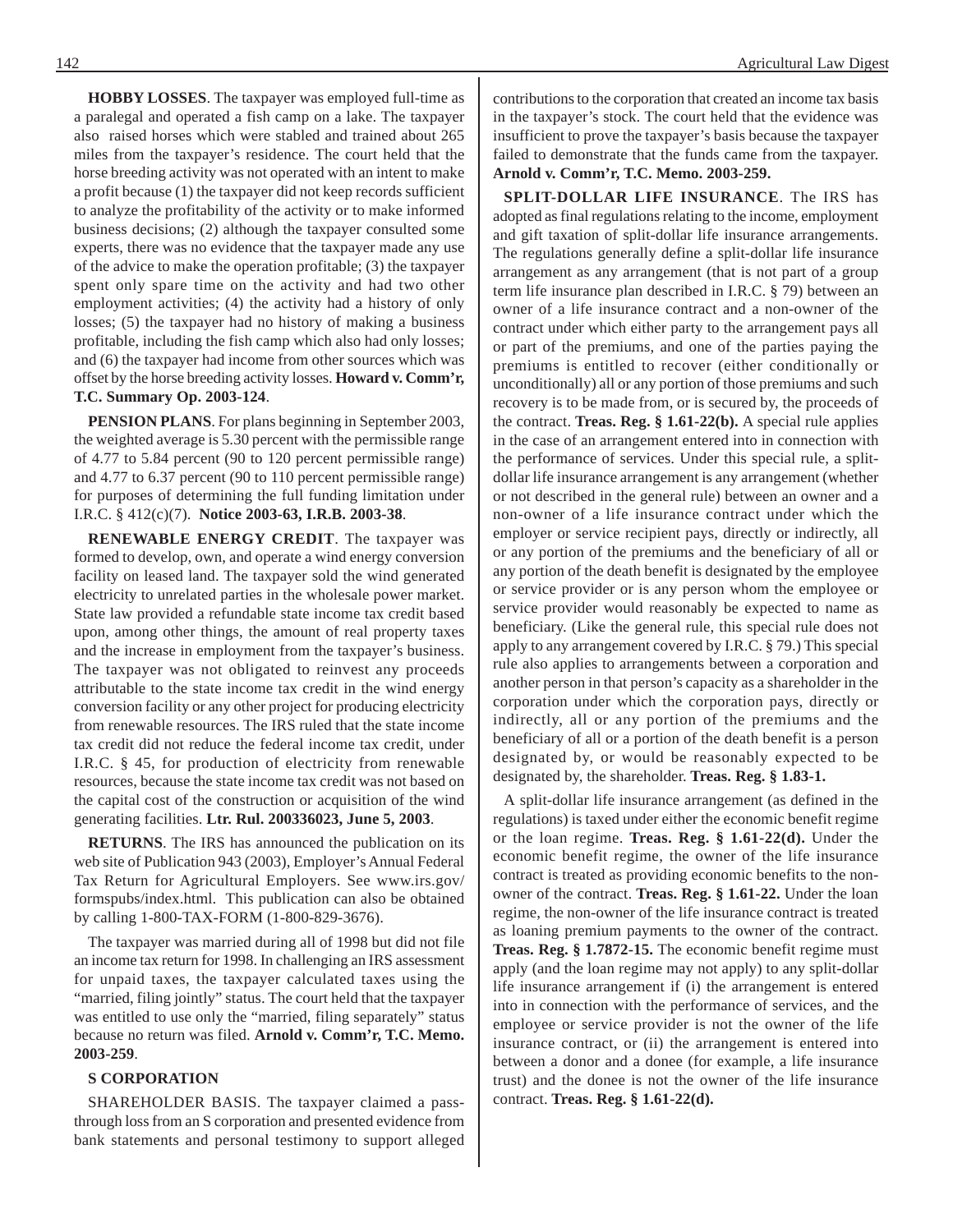The regulations provide rules for determining the owner and the non-owner of the life insurance contract. The owner is the person named as the policy owner. If two or more persons are designated as the policy owners, the first-named person generally is treated as the owner of the entire contract. However, if two or more persons are named as the policy owners and each such person has an undivided interest in every right and benefit of the contract, those persons are treated as owners of separate contracts. **Treas. Reg. § 1.61-22(b). 68 Fed. Reg. \_\_\_\_\_ (September \_, 2003)**.

In conjunction with the final regulations discussed above, the IRS has obsoleted Rev. Rul. 64-328, 1964-2 C.B. 11, Rev. Rul. 78-420, 1978-2 C.B. 67, and Rev. Rul. 79-50, 1979-1 C.B. 139. Additionally, Rev. Rul. 66-110, 1966-1 C.B. 12, has been obsoleted except as provided in Section III, Paragraph 3, of Notice 2002-8, 2002-1 C.B. 398, and Notice 2002-59, I.R.B. 2002-36, 481. In the case of split-dollar life insurance arrangements entered into on or before September 17, 2003, taxpayers may continue to rely on the above revenue rulings to the extent described in Notice 2002-8, but only if the arrangement is not materially modified after that date. **Rev. Rul. 2003-105, I.R.B. 2003-\_\_**.

**TAX LIENS**. In *United States v. Craft, 535 U.S. 274 (2002)*, the U.S. Supreme Court held that the federal tax lien that arises under I.R.C. § 6321 "all property and rights to property" of a delinquent taxpayer attaches to the rights of the taxpayer in property held as a tenancy by the entirety (entireties property), even though local Michigan law insulates entireties property from the claims of creditors of only one spouse. The IRS has issued guidance of general principles it will use in situations involving tenancy by the entireties interests in property. (1) Under I.R.C. § 6321, the federal tax lien attaches to all the property and rights to property of the taxpayer. (2) As a matter of administrative policy, the IRS will, under certain circumstances, not apply *Craft*, with respect to certain interests created before *Craft*, to the detriment of third parties who may have reasonably relied on the belief that state law prevents the attachment of the federal tax lien. (3) The administrative sale of entireties property subject to the federal tax lien presents practical problems that limit the usefulness of the IRS's seizure and sale procedures. Levying on cash and cash equivalents held as entireties property is considerably less problematic and will be used by the Service in appropriate cases. (4) Because of the potential adverse consequences to the non-liable spouse of the taxpayer, the use of lien foreclosure for entireties property subject to the federal tax lien will be determined on a case-by-case basis. (5) As a general rule, the value of the taxpayer's interest in entireties property will be deemed to be one-half. (6) Where there has been a sale or other transfer of entireties property subject to the federal tax lien that does not provide for the discharge of the lien, whether the transfer is to the non-liable spouse or a third party, the lien thereafter encumbers a one-half interest in the property held by the transferee. **Notice 2003-60, I.R.B. 2003-\_\_**.

## **PRODUCT LIABILITY**

**ANIMAL FEED**. The plaintiffs were award-winning dairy farmers who hired an employee of a cooperative to provide advice about feed for their dairy cows. A major reason for hiring the employee was because the employee had access to the technical support provided by the defendant. The employee used the defendant's employees, information, advice, and computer software to prepare rations for the plaintiff's cows. The rations included ground corn from the defendant which the plaintiffs claimed caused rumenal acidosis in the cows because the corn was too finely ground and fermented too quickly in the cows' rumen. Several cows died and many became sick after eating the rations and milk production decreased dramatically. The defendant argued that the plaintiffs failed to prove any agency relationship between the employee and the defendant to give rise to the defendant's liability. The court held that sufficient evidence of an agency relationship existed to support the jury verdict of an agency relationship between the defendant and employee. The court noted that the employee's employer cooperative was an associated cooperative with the defendant. On the issue of negligence, the noted ruled that, under Nebraska law, the applicable standard of care for the employee's ration advice was whether a reasonable dairy feed specialist, with specialized knowledge, skill, training and experience, would have recommended using rations with the size of grain particles actually fed to the plaintiffs' dairy herd. The court held that the plaintiffs had provided sufficient expert testimony that supported the jury verdict of negligence by the employee in recommending the dairy feed. The court reversed on the jury award for lost profits, holding that the plaintiffs failed to provide sufficient evidence of the historical milk production to determine the lost profit award. **Racicky v. Farmland Industries, Inc., 328 F.3d 389 (8th Cir. 2003)**.

## **CITATION UPDATES**

**Brown v. United States, 329 F.3d 664 (9th Cir. 2003)** (marital deduction) see p. 76 *supra*.

*In re* **Washington State Apple Advertising Comm'n, 257 F. Supp.2d 1274 (E.D. Wash. 2003)** (checkoff) see p 55 *supra*.

**The Mattie K. Carter Trust v. United States, 256 F. Supp. 2d 536 (N.D. Texas 2003)** (passive activity losses) see p. 77 *supra*.